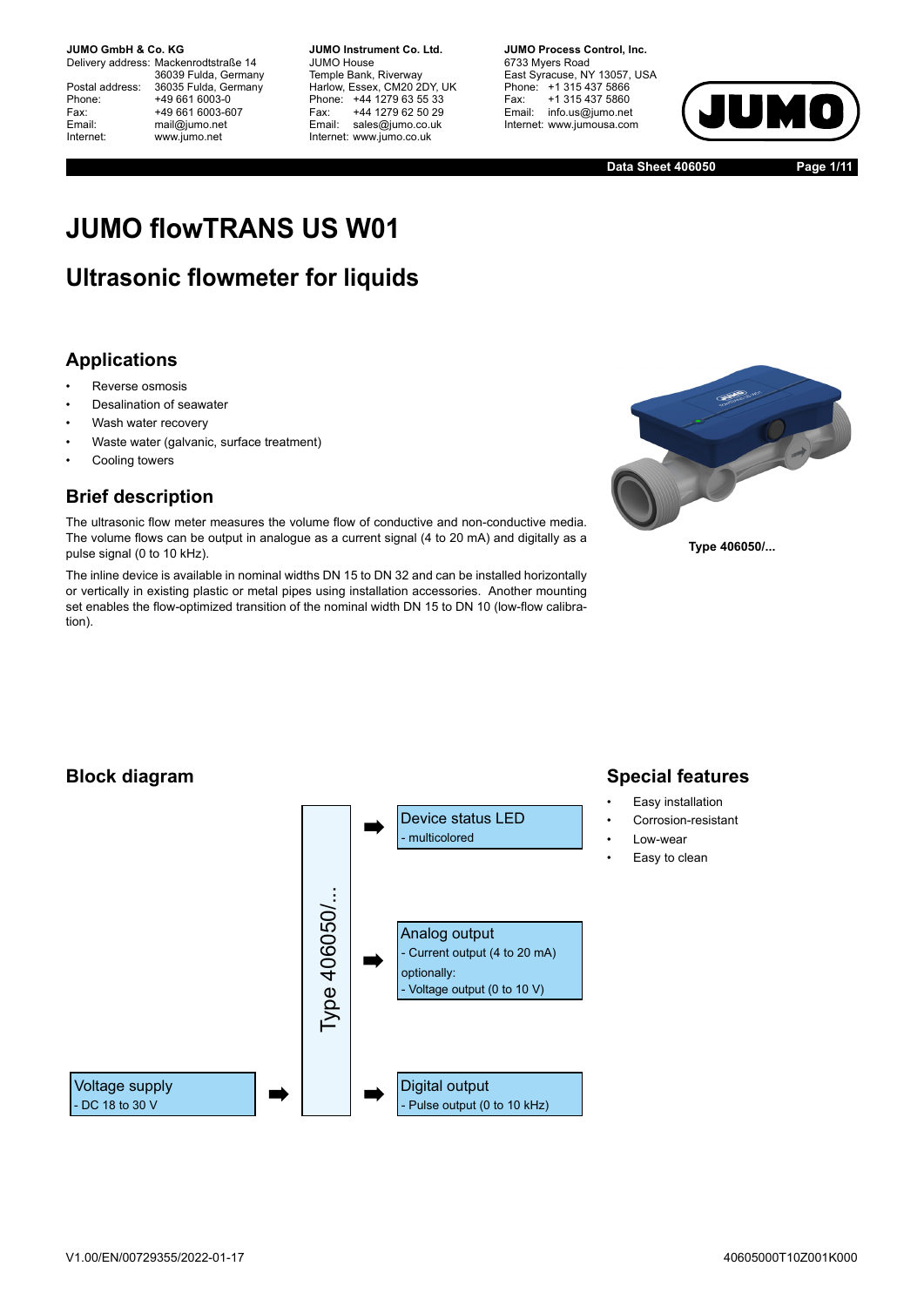Delivery address: Mackenrodtstraße 14 Postal address: 36035 Fulda, Germany<br>Phone: +49 661 6003-0 Phone: +49 661 6003-0<br>
Fax: +49 661 6003-6<br>
Email: mail@iumo.net +49 661 6003-607 mail@jumo.net Internet: www.jumo.net

36039 Fulda, Germany **JUMO Instrument Co. Ltd.** JUMO House Temple Bank, Riverway<br>Harlow, Essex, CM20 2DY, UK Phone: +44 1279 63 55 33<br>Fax: +44 1279 62 50 29 +44 1279 62 50 29 Email: sales@jumo.co.uk Internet: www.jumo.co.uk

**JUMO Process Control, Inc.** 6733 Myers Road East Syracuse, NY 13057, USA Phone: +1 315 437 5866<br>Fax: +1 315 437 5860 +1 315 437 5860 Email: info.us@jumo.net Internet: www.jumousa.com



**Data Sheet 406050 Page 2/11**

# **Technical data**

### **Input**

#### **Measuring range and accuracy**

| Nominal width                | Default settings for analog output <sup>a, b</sup> | $Flow_{max}^a$ |  |  |
|------------------------------|----------------------------------------------------|----------------|--|--|
| DN 15 (Low-flow calibration) | 0 to 30 $I/min$                                    | 60 l/min       |  |  |
| <b>DN 15</b>                 | 0 to 62.5 l/min                                    | 80 l/min       |  |  |
| <b>DN 20</b>                 | 0 to 105 l/min                                     | 210 l/min      |  |  |
| <b>DN 25</b>                 | 0 to 160 l/min                                     | 320 l/min      |  |  |
| <b>DN 32</b>                 | 0 to 260 l/min                                     | 520 l/min      |  |  |

 $a$  Low flow cut off: 0.05 % of flow<sub>max</sub>.

 $b$  Optionally expandable up to flow<sub>max</sub>.



Under reference conditions.

### <span id="page-1-0"></span>**Reference conditions**

| Measurement medium    | Water                                                                           |
|-----------------------|---------------------------------------------------------------------------------|
| Medium temperature    | 23 °C (73 °F) ±5 K                                                              |
| l Ambient temperature | 23 °C (73 °F) ±5 K                                                              |
| Medium pressure       | 1 to 4 bar                                                                      |
| Meter run             | Horizontal installation, compliance with the required inlet and outlet sections |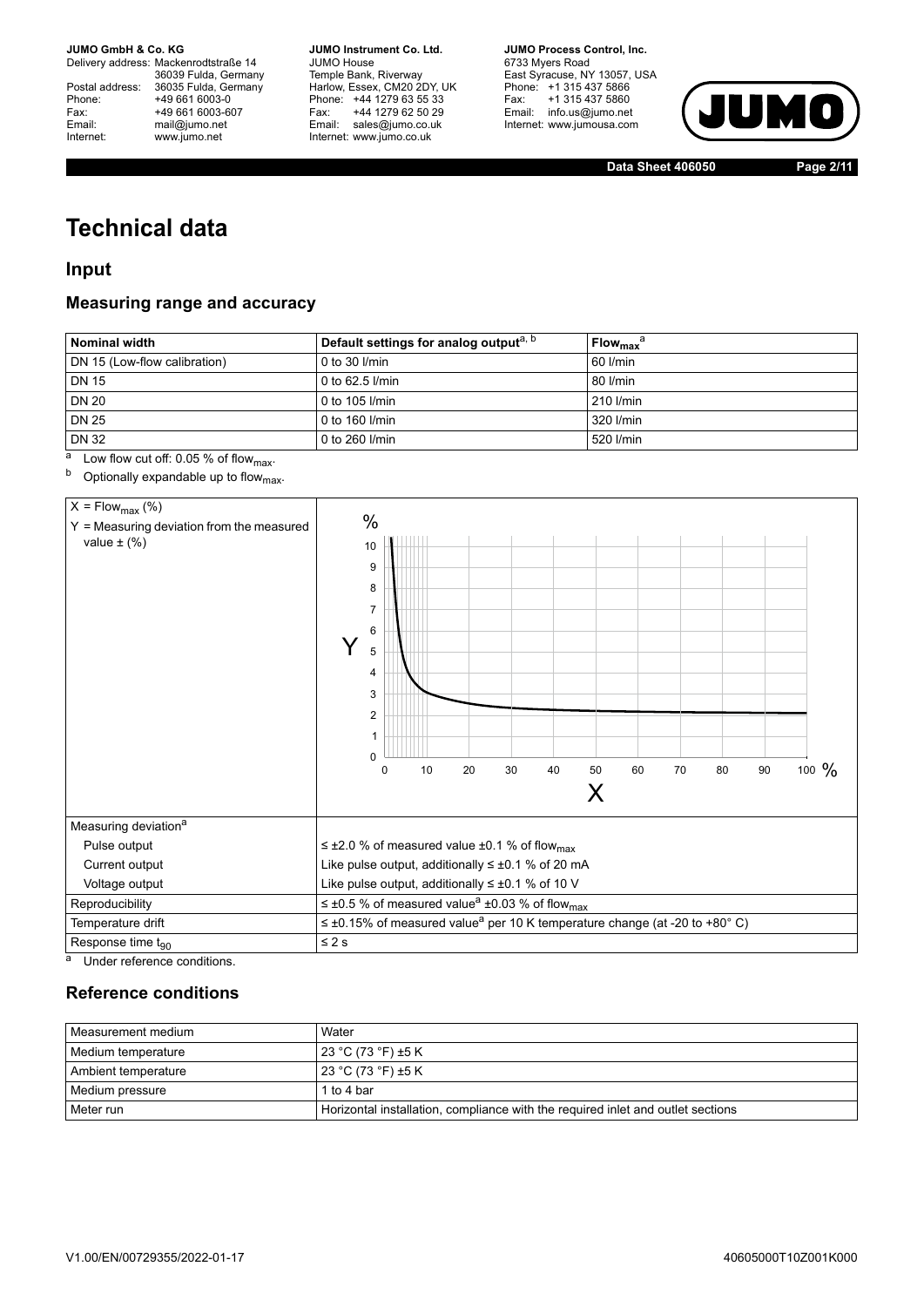Delivery address: Mackenrodtstraße 14 36039 Fulda, Germany<br>Postal address: 36035 Fulda, Germany Phone: +49 661 6003-0<br>
Fax: +49 661 6003-6<br>
Email: mail@jumo.net +49 661 6003-607 Email: mail@jumo.net<br>Internet: www.jumo.net www.jumo.net

**JUMO Instrument Co. Ltd.** JUMO House Temple Bank, Riverway<br>Harlow, Essex, CM20 2DY, UK<br>Phone: +44 1279 63 55 33 Fax: +44 1279 62 50 29<br>Email: sales@jumo.co.uk Internet: www.jumo.co.uk

**JUMO Process Control, Inc.** 6733 Myers Road East Syracuse, NY 13057, USA<br>Phone: +1 315 437 5866<br>Fax: +1 315 437 5860 Email: info.us@jumo.net Internet: www.jumousa.com



**Data Sheet 406050 Page 3/11**

### **Output**

### **Analog output**

| Type                  | Current output                                                                                        |
|-----------------------|-------------------------------------------------------------------------------------------------------|
| Function              | Output of the current flow rate, output of a signal for error messages, display via device status LED |
| Signal range          | 4 to 20 mA                                                                                            |
| Signal limits         | 3.8 to 20.5 mA                                                                                        |
| Error message         | 3.4 or 22 mA (default settings: 3.4 mA)                                                               |
| Temperature influence | 75 ppm/K                                                                                              |
| <b>Burden</b>         | $\leq 500 \Omega$                                                                                     |
| Burden influence      | $\leq \pm 0.02$ % per 100 $\Omega$                                                                    |
|                       |                                                                                                       |
| Type                  | Voltage output (optionally)                                                                           |
| Function              | Output of the current flow rate, output of a signal for error messages, display via device status LED |
| Signal range          | DC 0 to 10 V                                                                                          |
| Signal limits         | DC 0 to 10.3 V                                                                                        |
| Error message         | DC 0 or 11 V (default settings: 0 V)                                                                  |
| Temperature influence | 75 ppm/K                                                                                              |
| <b>Burden</b>         | $\geq 700 \Omega$                                                                                     |
| Burden influence      | $\leq \pm 0.02$ % per 100 $\Omega$                                                                    |

## **Digital output**

| Type                          | Transistor output                                        |
|-------------------------------|----------------------------------------------------------|
| Function                      | Pulse output                                             |
| Switching output              | Push-Pull, PNP/NPN (optionally)                          |
| Ampacity                      | $\leq$ 200 mA                                            |
| Voltage drop                  | $\leq 2$ V                                               |
| Protection                    | Against polarity reversal, short circuiting and overload |
| Pulse frequency               | 0 to 10 $kHz$                                            |
| Duty cycle                    | 50 %                                                     |
| Output value at nominal width | Pulses per Liter (I)                                     |
| DN 15 (Low-flow calibration)  | 10000                                                    |
| <b>DN 15</b>                  | 4800                                                     |
| <b>DN 20</b>                  | 2850                                                     |
| <b>DN 25</b>                  | 1875                                                     |
| <b>DN 32</b>                  | 1150                                                     |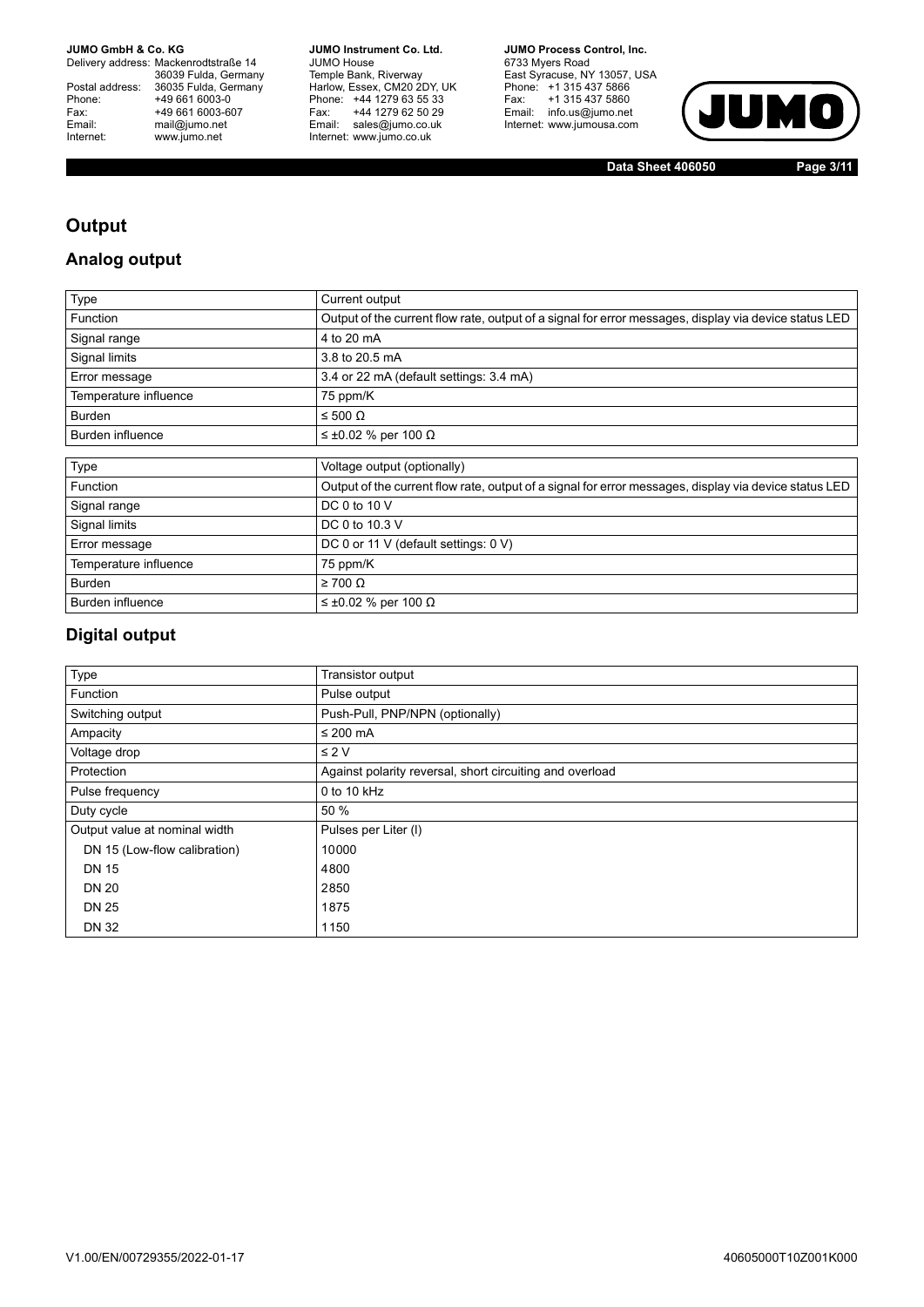Delivery address: Mackenrodtstraße 14 36039 Fulda, Germany<br>Postal address: 36035 Fulda, Germany Phone: +49 661 6003-0<br>
Fax: +49 661 6003-6<br>
Email: mail@jumo.net +49 661 6003-607 mail@jumo.net Internet: www.jumo.net

**JUMO Instrument Co. Ltd.** JUMO House Temple Bank, Riverway<br>Harlow, Essex, CM20 2DY, UK Phone: +44 1279 63 55 33<br>Fax: +44 1279 62 50 29 +44 1279 62 50 29 Email: sales@jumo.co.uk Internet: www.jumo.co.uk

**JUMO Process Control, Inc.** 6733 Myers Road East Syracuse, NY 13057, USA Phone: +1 315 437 5866<br>Fax: +1 315 437 5860 Email: info.us@jumo.net Internet: www.jumousa.com



**Data Sheet 406050 Page 4/11**

## **Electrical data**

| Voltage supply      | DC 18 to 30 V SELV, PELV, Class 2                                                                                                                 |
|---------------------|---------------------------------------------------------------------------------------------------------------------------------------------------|
| Current consumption | 50 mA, with digital output 300 mA                                                                                                                 |
| Power consumption   | $\leq 10$ W                                                                                                                                       |
| Protection rating   | DIN EN 61140, Class III (protective low voltage)                                                                                                  |
| Electrical safety   | The device must be equipped with an electrical circuit that meets the requirements of<br>DIN EN 61010-1 with regard to "Limited-energy circuits". |

## **Mechanical features**

### **Materials**

| Housing                               | PA66-GF25                                                  |
|---------------------------------------|------------------------------------------------------------|
| Components in contact with the medium |                                                            |
| Meter run                             | <b>PPSU</b>                                                |
| Transducer                            | <b>PEEK</b>                                                |
| Seals                                 |                                                            |
| Process connection, transducer        | EPDM or FKM (optionally)                                   |
| Approvals                             |                                                            |
| Components in contact with the medium | Drinking water certified materials (when using EPDM seals) |

### **Nominal pressure**

| Nominal  | <b>PN</b> |
|----------|-----------|
| levels   | AC        |
| pressure | . .       |

#### **Pressure loss diagram**

Created under reference conditions ["Reference conditions](#page-1-0)", Page [2.](#page-1-0)

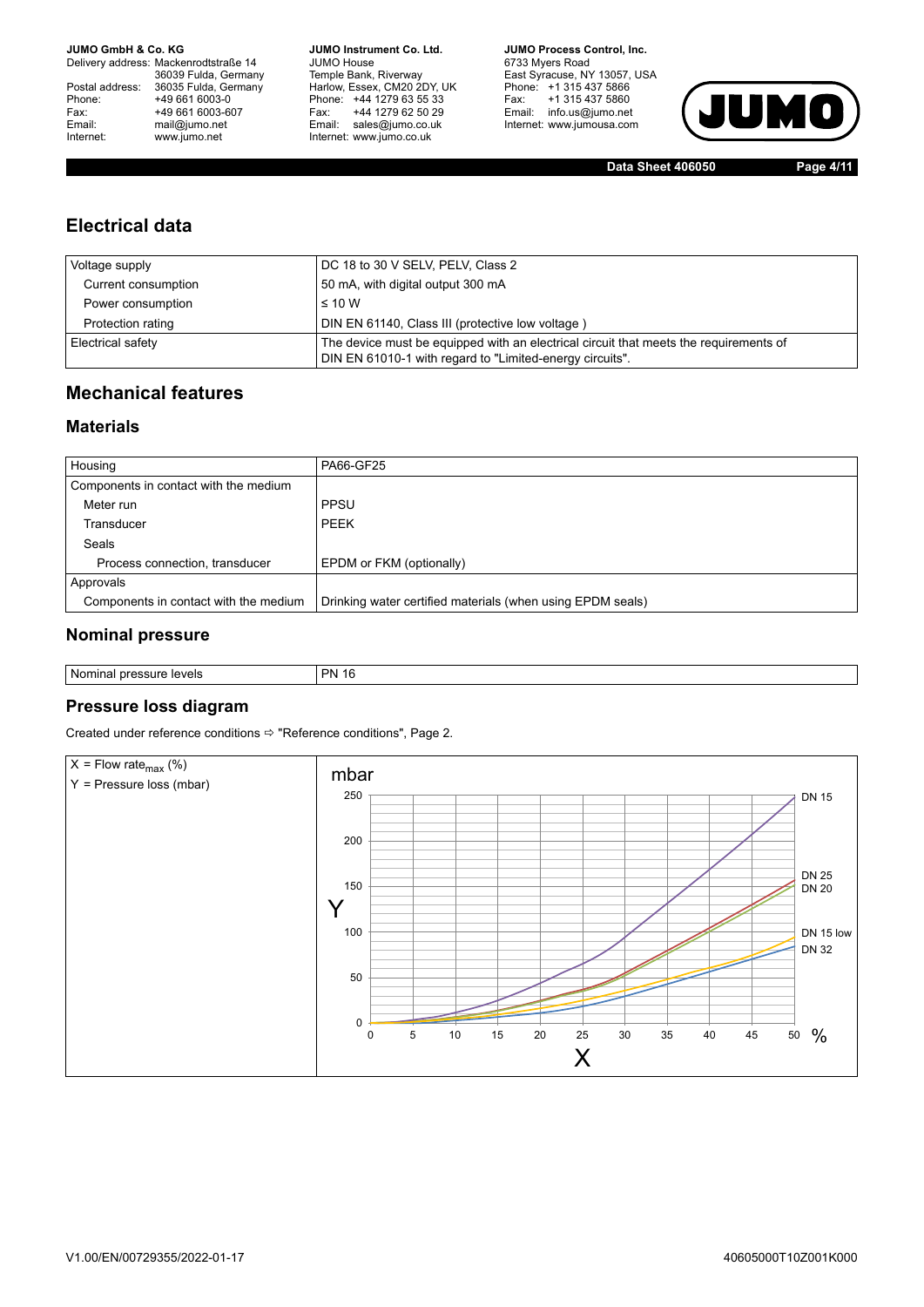Delivery address: Mackenrodtstraße 14 36039 Fulda, Germany<br>Postal address: 36035 Fulda, Germany Phone: +49 661 6003-0<br>
Fax: +49 661 6003-6<br>
Email: mail@jumo.net +49 661 6003-607 Email: mail@jumo.net<br>Internet: www.iumo.net www.jumo.net

**JUMO Instrument Co. Ltd.** JUMO House Temple Bank, Riverway<br>Harlow, Essex, CM20 2DY, UK Phone: +44 1279 63 55 33<br>Fax: +44 1279 62 50 29 +44 1279 62 50 29 rax.<br>Email: sales@jumo.co.uk Internet: www.jumo.co.uk

**JUMO Process Control, Inc.** 6733 Myers Road East Syracuse, NY 13057, USA<br>Phone: +1 315 437 5866<br>Fax: +1 315 437 5860 Email: info.us@jumo.net Internet: www.jumousa.com



**Data Sheet 406050 Page 5/11**

### **Measurement media**

| Medium type                                         | Conductive or non-conductive liquids |  |  |  |  |
|-----------------------------------------------------|--------------------------------------|--|--|--|--|
| Viscosity                                           | $\leq 100$ mPas                      |  |  |  |  |
| Foreign matter content                              |                                      |  |  |  |  |
| Solids                                              | $\leq 5$ % vol                       |  |  |  |  |
| Gases                                               | $\leq$ 1 % vol                       |  |  |  |  |
| Medium temperature                                  |                                      |  |  |  |  |
| Temperature range                                   | -20 to +95 $^{\circ}$ C              |  |  |  |  |
| within the accuracy specifications                  | $-20$ to $+80$ °C                    |  |  |  |  |
| outside of the accuracy specifications <sup>a</sup> | $> 80$ to 95 °C                      |  |  |  |  |

a Return to the accuracy specifications after cooling down.

## **Environmental influences**

| Admissible ambient temperature          | DIN 60068-2-1, DIN 60068-2-2                                                   |
|-----------------------------------------|--------------------------------------------------------------------------------|
| at a medium temperature of $\leq 80$ °C | $-20$ to $+70$ °C                                                              |
| at a medium temperature of $> 80 °C$    | -20 to +45 $^{\circ}$ C                                                        |
| Climatic conditions                     | DIN EN 60721-3-1, DIN EN 60721-3-3, DIN EN 60068-2-78                          |
| Climate class                           | 3K6                                                                            |
| Temperature range                       | -20 to +55 $^{\circ}$ C                                                        |
| Relative humidity                       | $\leq$ 100 % – Condensation on device outer shell                              |
| Protection type                         | DIN EN 60529, EN 50102                                                         |
|                                         | IP65, IP67                                                                     |
| Electromagnetic compatibility (EMC)     | DIN EN 61326-1, DIN EN 61326-2-3                                               |
| Interference emission                   | Class $B^a$                                                                    |
| Interference immunity                   | Industrial requirements                                                        |
| Vibration resistance                    | DIN EN 60068-2-6, DIN EN 60068-2-27                                            |
| Vibration resistance                    | 5 g at 10 to 2000 Hz                                                           |
| Shock resistance                        | 20 g over 11 ms                                                                |
| <b>Pressure Equipment Directive</b>     | 2014/68/EU                                                                     |
| Group 1 fluids - DN $\leq$ 25           | Sound engineering practice acc. to Art. 4, para. 3 i. c. w. Art. 4 para. 1c.i  |
| Group 2 fluids - $DN \leq 32$           | Sound engineering practice acc. to Art. 4, para. 3 i. c. w. Art. 4 para. 1c.i  |
| Group 1 fluids                          | Sound engineering practice acc. to Art. 4, para. 3 i. c. w. Art. 4 para. 1c.ii |

<sup>a</sup> The product is suitable for industrial use as well as for households and small businesses.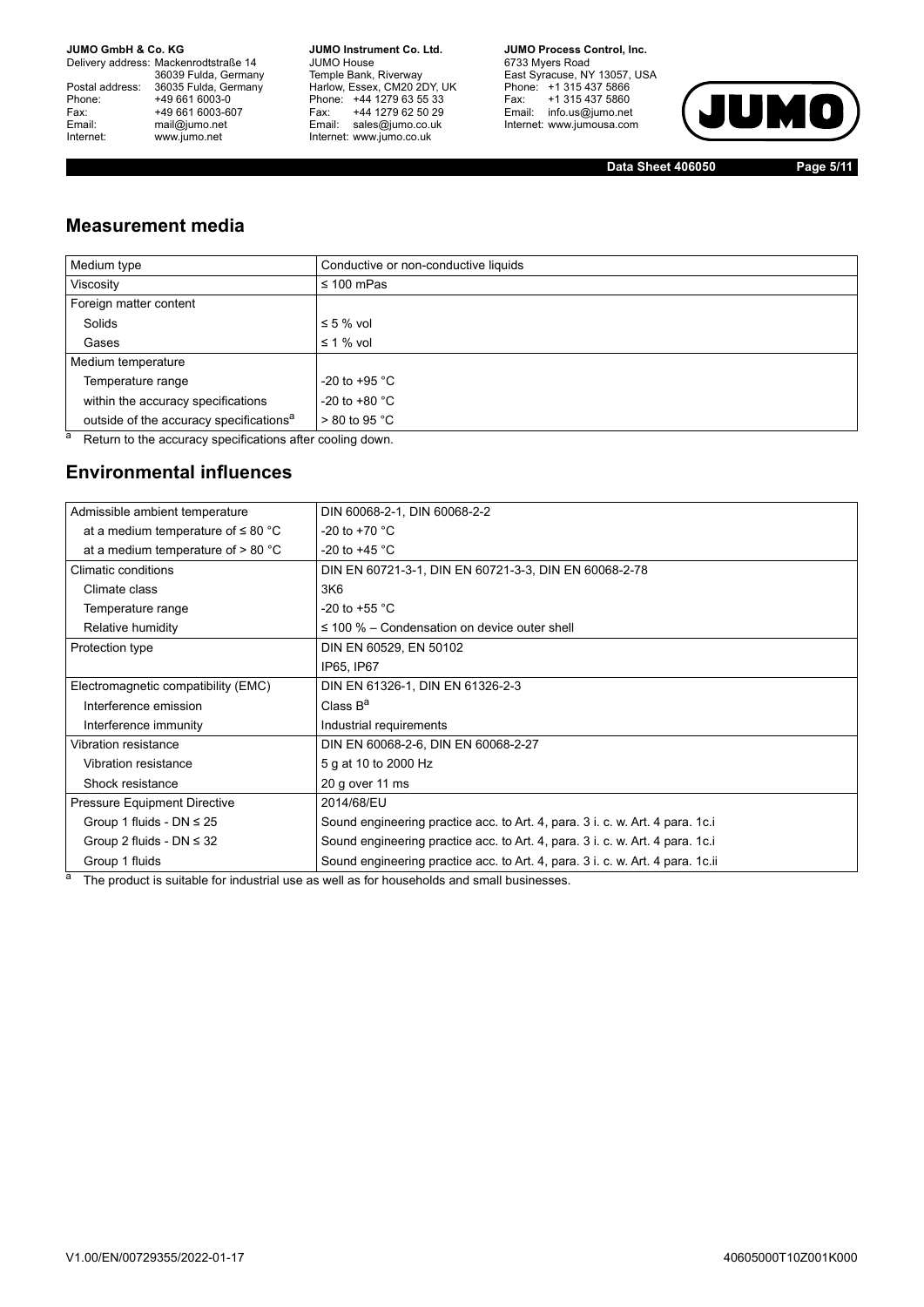Delivery address: Mackenrodtstraße 14 36039 Fulda, Germany<br>Postal address: 36035 Fulda, Germany Phone: +49 661 6003-0<br>
Fax: +49 661 6003-6<br>
Email: mail@jumo.net +49 661 6003-607 Email: mail@jumo.net<br>Internet: www.iumo.net www.jumo.net

**JUMO Instrument Co. Ltd.** JUMO House Temple Bank, Riverway<br>Harlow, Essex, CM20 2DY, UK Phone: +44 1279 63 55 33<br>Fax: +44 1279 62 50 29 +44 1279 62 50 29 Email: sales@jumo.co.uk Internet: www.jumo.co.uk

**JUMO Process Control, Inc.** 6733 Myers Road East Syracuse, NY 13057, USA<br>Phone: +1 315 437 5866<br>Fax: +1 315 437 5860 Email: info.us@jumo.net Internet: www.jumousa.com



**Data Sheet 406050 Page 6/11**

## **Dimensions**

### **Device**

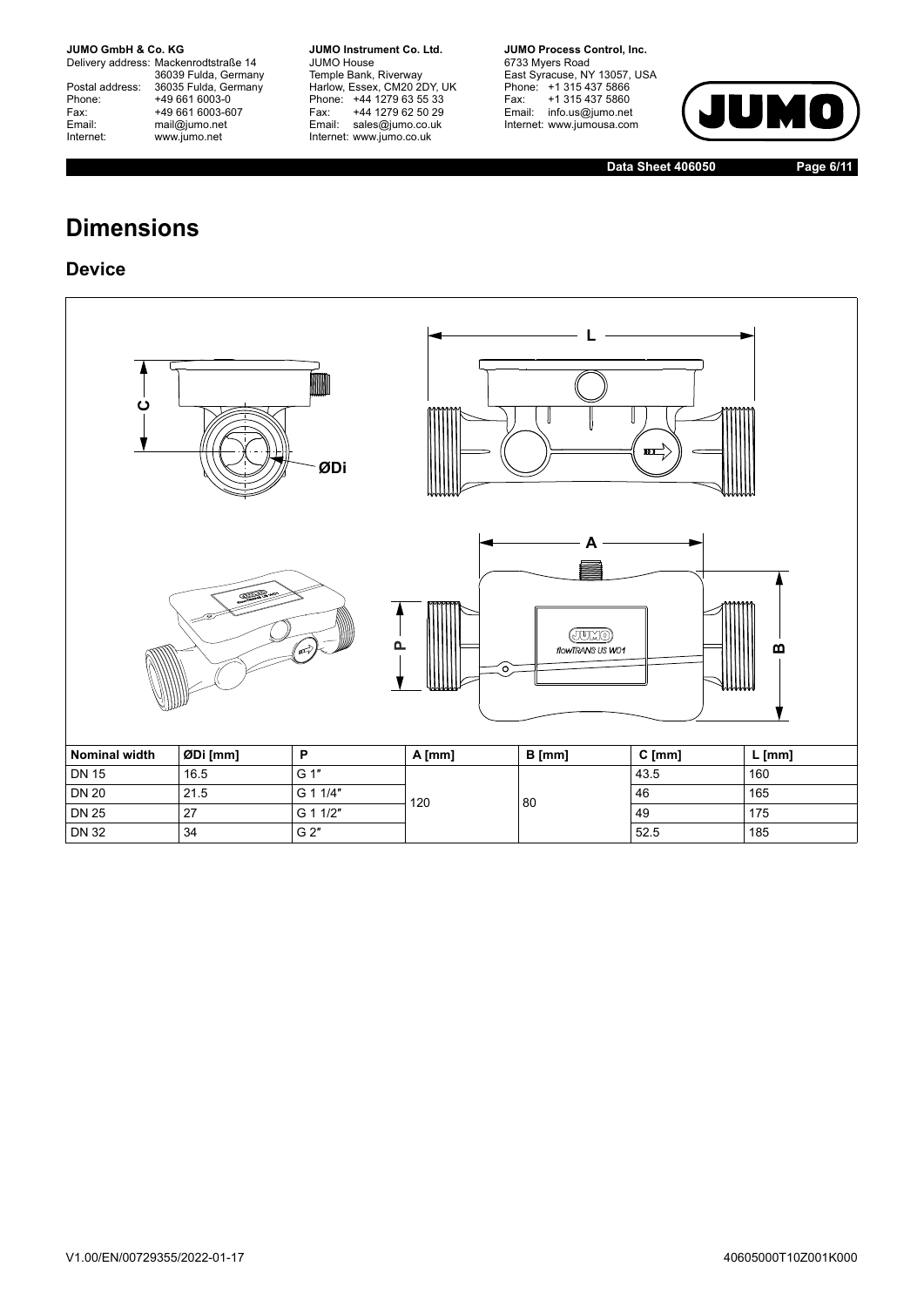Delivery address: Mackenrodtstraße 14 36039 Fulda, Germany<br>Postal address: 36035 Fulda, Germany Phone: +49 661 6003-0<br>
Fax: +49 661 6003-6<br>
Email: mail@jumo.net +49 661 6003-607 Email: mail@jumo.net<br>Internet: www.iumo.net www.jumo.net

**JUMO Instrument Co. Ltd.** JUMO House Temple Bank, Riverway<br>Harlow, Essex, CM20 2DY, UK Phone: +44 1279 63 55 33<br>Fax: +44 1279 62 50 29 Fax: +44 1279 62 50 29<br>Email: sales@jumo.co.uk Internet: www.jumo.co.uk

**JUMO Process Control. Inc.** 6733 Myers Road East Syracuse, NY 13057, USA<br>Phone: +1 315 437 5866<br>Fax: +1 315 437 5860 Email: info.us@jumo.net Internet: www.jumousa.com



**Data Sheet 406050 Page 7/11**

### <span id="page-6-0"></span>**Installation accessories**

#### **Mounting sets – DN 15 to DN 32**

| (3)<br>(2)<br>(1)<br>$\overline{m}$                                    |                |                                                                  | L1<br>(4)<br>甿 |                                             |                                                                   |                                                                                |                          |
|------------------------------------------------------------------------|----------------|------------------------------------------------------------------|----------------|---------------------------------------------|-------------------------------------------------------------------|--------------------------------------------------------------------------------|--------------------------|
| Device (1) with mounting set - consisting of union ends (2) and        | union nuts (3) |                                                                  |                |                                             | Overall installation length (L1) of device and mounting set - in- | stalled in the pipe (4)                                                        |                          |
| L2<br>L <sub>3</sub><br>ØD3<br>ØD <sub>2</sub><br><b>Union end PVC</b> | čØ             | L2<br><b>Ta</b><br>ØD4<br>gg<br>ØD2<br>Union end stainless steel |                | L2<br>L3<br>ØD3<br>ØD4<br>ă<br>Union end PP |                                                                   | L <sub>2</sub><br>L3<br>Ÿ<br>Ø3<br>ØD <sub>2</sub><br>ă<br><b>Union end PP</b> |                          |
|                                                                        |                |                                                                  |                | butt-welding                                |                                                                   | socket welding                                                                 |                          |
| <b>Nominal width</b>                                                   | ØD1 [mm]       | ØD2 [mm]                                                         | ØD3 [mm]       | ØD4 [mm]                                    | $L1$ [mm]                                                         | $L2$ [mm]                                                                      | $L3$ [mm]                |
| <b>Union end PVC</b>                                                   |                |                                                                  |                |                                             |                                                                   |                                                                                |                          |
| DN 15 to DN 10                                                         | 10.5           | 16                                                               | 23.5           | 27.5                                        | 203                                                               | 24                                                                             | 16                       |
| <b>DN 15</b>                                                           | 15             | 20                                                               | 27.5           | $\overline{a}$                              | 198                                                               | 19                                                                             | 16                       |
| <b>DN 20</b><br><b>DN 25</b>                                           | 22             | 25                                                               | 36             | $\overline{a}$                              | 209                                                               | 22                                                                             | 19                       |
| <b>DN 32</b>                                                           | 26<br>33       | 32<br>40                                                         | 41.5<br>53     | $\overline{a}$<br>$\overline{\phantom{0}}$  | 225<br>243                                                        | 25<br>29                                                                       | 22<br>26                 |
| Union end stainless steel                                              |                |                                                                  |                |                                             |                                                                   |                                                                                |                          |
| DN 15 to DN 10                                                         | 10.5           | 16                                                               | 23.5           | 27.5                                        | 203                                                               | 24                                                                             | 16                       |
| <b>DN 15</b>                                                           | 15             | 17.3                                                             | 21.3           | 27.5                                        | 203                                                               | 21.5                                                                           | $\overline{\phantom{a}}$ |
| <b>DN 20</b>                                                           | 22             | 22.9                                                             | 26.9           | 36                                          | 210                                                               | 22.5                                                                           | $\overline{\phantom{a}}$ |
| <b>DN 25</b>                                                           | 26             | 29.7                                                             | 33.7           | 41.5                                        | 226                                                               | 25.5                                                                           | $\overline{\phantom{a}}$ |
| <b>DN 32</b>                                                           | 33             | 38.4                                                             | 42.4           | 53                                          | 236                                                               | 25.5                                                                           | $\overline{\phantom{a}}$ |
| Union end PP butt-welding                                              |                |                                                                  |                |                                             |                                                                   |                                                                                |                          |
| <b>DN 15</b>                                                           | 15/16.2        | $\overline{\phantom{0}}$                                         | 20             | 27.5                                        | 266                                                               | 53                                                                             | 37.75                    |
| <b>DN 20</b>                                                           | 19.8           | $\overline{\phantom{0}}$                                         | 25             | 36                                          | 277.8                                                             | 56.4                                                                           | 38.6                     |
| <b>DN 25</b>                                                           | 26             | $\overline{\phantom{0}}$                                         | 32             | 41.5                                        | 293                                                               | 59                                                                             | 41.25                    |
| <b>DN 32</b>                                                           | 32.6           | $\overline{\phantom{0}}$                                         | 40             | 53                                          | 310.6                                                             | 62.8                                                                           | 41.8                     |
| Union end PP socket-welding                                            |                |                                                                  |                |                                             |                                                                   |                                                                                |                          |
| <b>DN 15</b>                                                           | 17             | 19.35                                                            | 27.5           |                                             | 198                                                               | 19                                                                             | 16                       |
| <b>DN 20</b>                                                           | 21             | 24.3                                                             | 36             | $\overline{\phantom{0}}$                    | 207                                                               | 21                                                                             | 18                       |
| <b>DN 25</b>                                                           | 26             | 31.25                                                            | 41.5           |                                             | 221                                                               | 23                                                                             | 20                       |
| <b>DN 32</b>                                                           | 33             | 39.2                                                             | 53             |                                             | 235                                                               | 25                                                                             | 22                       |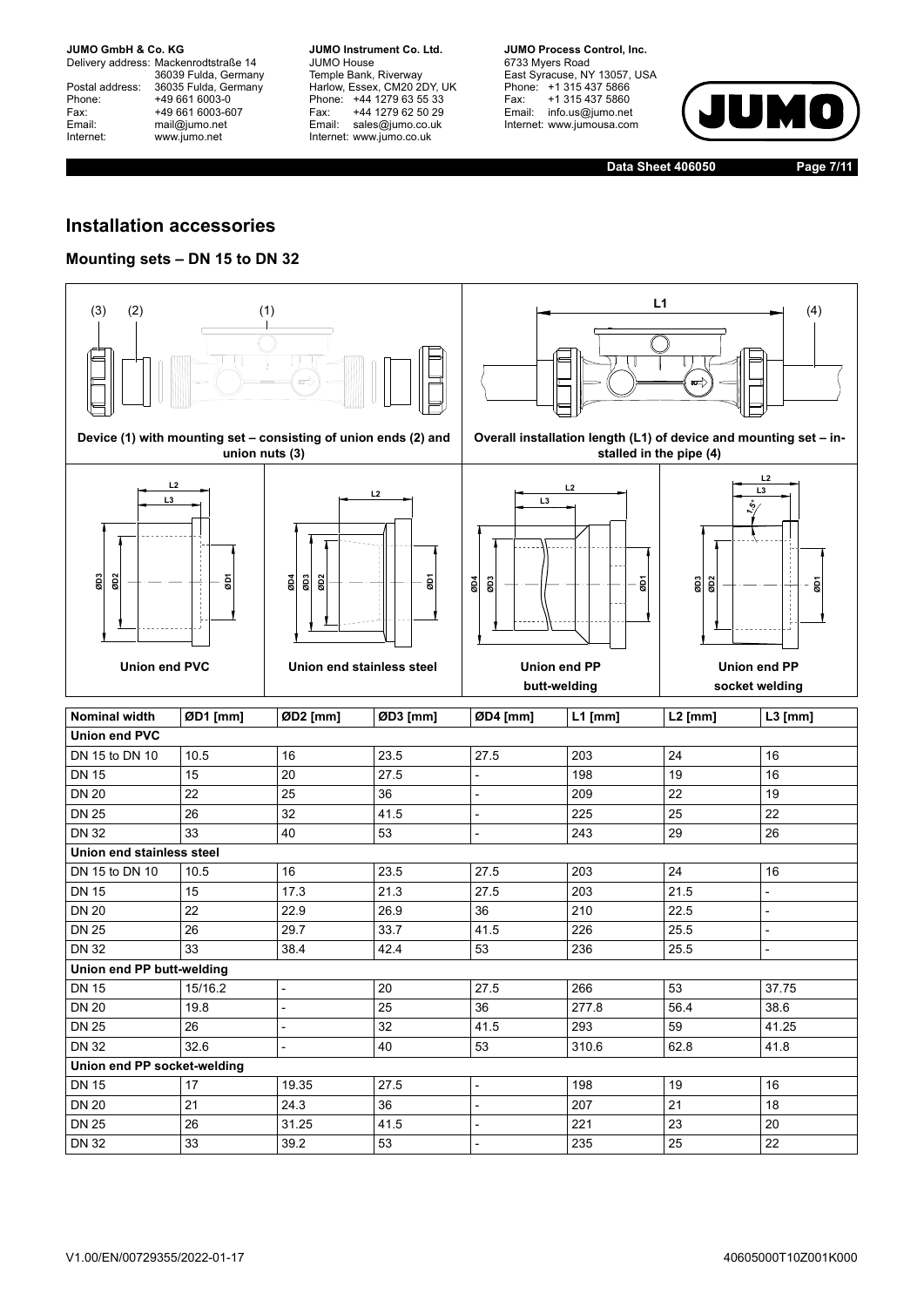Delivery address: Mackenrodtstraße 14 36039 Fulda, Germany Postal address: 36035 Fulda, Germany<br>Phone: +49 661 6003-0 Phone: +49 661 6003-0<br>
Fax: +49 661 6003-6<br>
Email: mail@jumo.net +49 661 6003-607 mail@jumo.net Internet: www.jumo.net

**JUMO Instrument Co. Ltd.** JUMO House Temple Bank, Riverway<br>Harlow, Essex, CM20 2DY, UK Phone: +44 1279 63 55 33<br>Fax: +44 1279 62 50 29 Fax: +44 1279 62 50 29<br>Email: sales@iumo.co.uk sales@jumo.co.uk Internet: www.jumo.co.uk

**JUMO Process Control, Inc.** 6733 Myers Road East Syracuse, NY 13057, USA Phone: +1 315 437 5866<br>Fax: +1 315 437 5860 Fax: +1 315 437 5860<br>Email: info.us@jumo.net info.us@jumo.net Internet: www.jumousa.com



**Data Sheet 406050 Page 8/11**

## **Installation notes**

The installation notes in the data sheet provide information on product selection.

**For the mechanical connection, only use the installation instructions or the operating manual.**

#### **Inlet and outlet sections**

To calm the flow in the pipeline, the specified inlet and outlet sections are required at the very least.

For increased accuracy, the inlet and outlet sections can be made longer.

DN = Nominal pipe width

 $\rightarrow$  = Flow direction



#### **Installation position**

Mount the device in either the horizontal or vertical pipe.

Requirements:

- The pipe around the transducers must be filled.
- The flow direction  $(\longrightarrow)$  must run upward when mounting vertically.
- Avoid the formation of air bubbles in the pipe and right at the device.

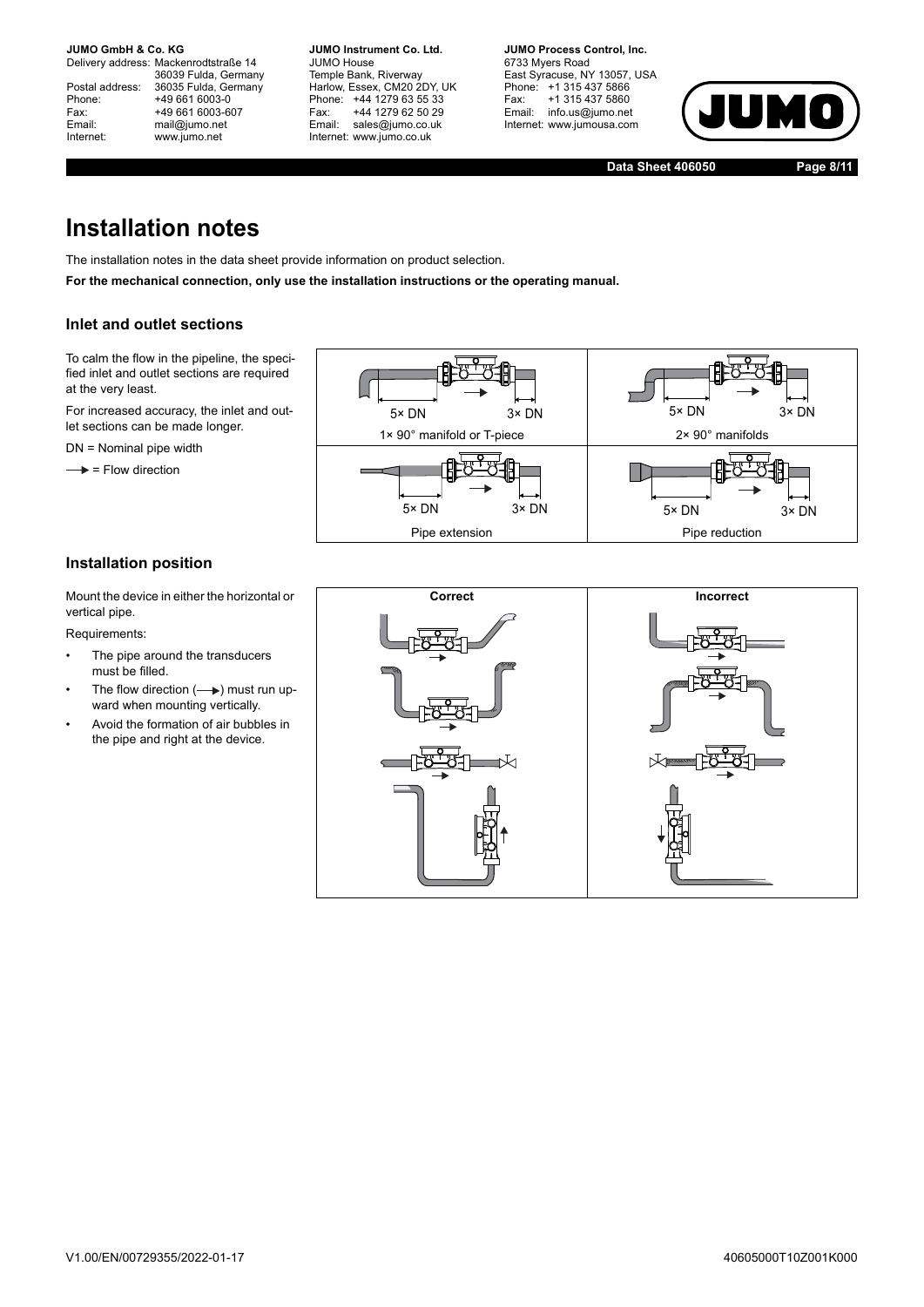Delivery address: Mackenrodtstraße 14 36039 Fulda, Germany<br>Postal address: 36035 Fulda, Germany Phone: +49 661 6003-0<br>
Fax: +49 661 6003-6<br>
Email: mail@jumo.net +49 661 6003-607 mail@jumo.net Internet: www.jumo.net

**JUMO Instrument Co. Ltd.** JUMO House Temple Bank, Riverway<br>Harlow, Essex, CM20 2DY, UK Phone: +44 1279 63 55 33<br>Fax: +44 1279 62 50 29 +44 1279 62 50 29 Email: sales@jumo.co.uk Internet: www.jumo.co.uk

**JUMO Process Control, Inc.** 6733 Myers Road East Syracuse, NY 13057, USA Phone: +1 315 437 5866<br>Fax: +1 315 437 5860 Email: info.us@jumo.net Internet: www.jumousa.com



**Data Sheet 406050 Page 9/11**

## **Connection elements**

The connection elements in the data sheet provide information on product selection.

**For the electrical connection, only use the installation instructions or the operating manual.**

## <span id="page-8-0"></span>**Pin assignment of the M12 connector**

| Connection                       | <b>Device</b>      | Connecting cable <sup>a</sup>         |  |  |  |
|----------------------------------|--------------------|---------------------------------------|--|--|--|
|                                  | M12                | 閄<br>M12                              |  |  |  |
| Pin assignment and color codingb |                    |                                       |  |  |  |
| Figure                           | (2)                | (2)                                   |  |  |  |
|                                  | (3)<br>(1)<br>(4)  | $-(3)$<br>(1)<br>(4)                  |  |  |  |
| Voltage supply V+ (DC 24 V)      | (1)                | $(1) - BN$ (brown)                    |  |  |  |
| Analog output                    | (2)                | $(2) - WH$ (white)                    |  |  |  |
| <b>GND</b>                       | (3)                | $(3) - BU$ (blue)                     |  |  |  |
| Digital output                   | (4)                | $(4)$ – BK (black)                    |  |  |  |
| Connection type                  | Plug connector M12 | Plug connector M12 with screw locking |  |  |  |

a Connecting cable for plug connector M12  $\Rightarrow$  "[Spare parts and accessories](#page-10-0)", Page [11.](#page-10-0)

The color coding is only valid for A-coded standard cables!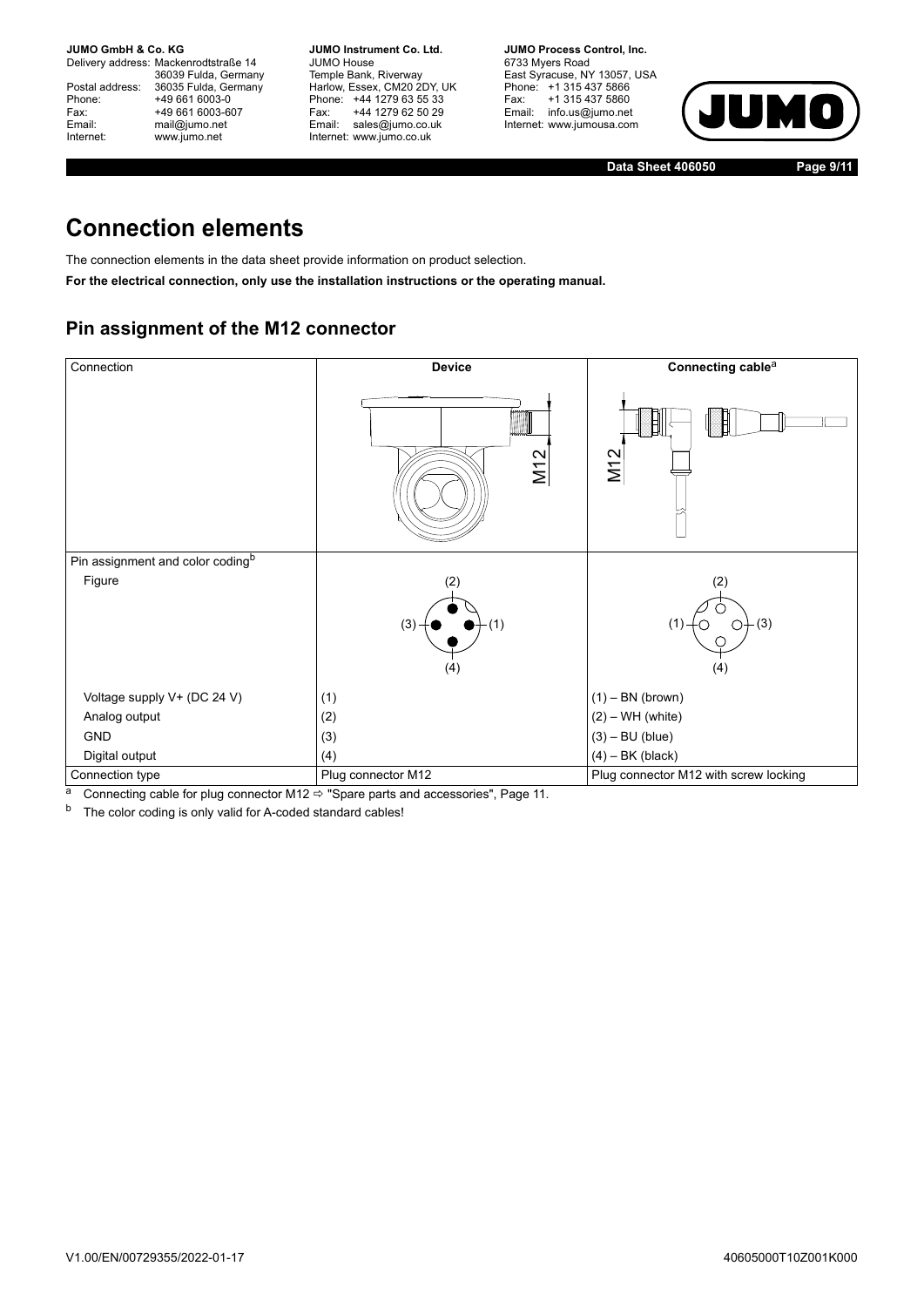Delivery address: Mackenrodtstraße 14 36039 Fulda, Germany<br>Postal address: 36035 Fulda, Germany Phone: +49 661 6003-0<br>
Fax: +49 661 6003-6<br>
Email: mail@jumo.net +49 661 6003-607 Email: mail@jumo.net<br>Internet: www.iumo.net www.jumo.net

**JUMO Instrument Co. Ltd.** JUMO House Temple Bank, Riverway<br>Harlow, Essex, CM20 2DY, UK Phone: +44 1279 63 55 33<br>Fax: +44 1279 62 50 29 +44 1279 62 50 29 Email: sales@jumo.co.uk Internet: www.jumo.co.uk

**JUMO Process Control, Inc.** 6733 Myers Road East Syracuse, NY 13057, USA<br>Phone: +1 315 437 5866<br>Fax: +1 315 437 5860 Email: info.us@jumo.net Internet: www.jumousa.com



**Data Sheet 406050 Page 10/11**

## **Order details**

|        | (1) | <b>Basic type</b>                                              |     |     |     |     |     |     |     |  |
|--------|-----|----------------------------------------------------------------|-----|-----|-----|-----|-----|-----|-----|--|
| 406050 |     | JUMO flowTRANS US W01                                          |     |     |     |     |     |     |     |  |
|        | (2) | <b>Basic type extension</b>                                    |     |     |     |     |     |     |     |  |
| 000    |     | None                                                           |     |     |     |     |     |     |     |  |
|        | (3) | <b>Nominal width</b>                                           |     |     |     |     |     |     |     |  |
| 0012   |     | DN 15 (1/2") with Low-flow-calibration                         |     |     |     |     |     |     |     |  |
| 0015   |     | DN 15 (1/2")                                                   |     |     |     |     |     |     |     |  |
| 0020   |     | DN 20 (3/4")                                                   |     |     |     |     |     |     |     |  |
| 0025   |     | DN 25 (1")                                                     |     |     |     |     |     |     |     |  |
| 0032   |     | DN 32 (1 1/4")                                                 |     |     |     |     |     |     |     |  |
|        | (4) | <b>Material sensor</b>                                         |     |     |     |     |     |     |     |  |
| 121    |     | PPSU                                                           |     |     |     |     |     |     |     |  |
|        | (5) | <b>Process connection</b>                                      |     |     |     |     |     |     |     |  |
| 32     |     | External thread ISO 228                                        |     |     |     |     |     |     |     |  |
|        | (6) | Mat. seals sensor                                              |     |     |     |     |     |     |     |  |
| 58     |     | <b>EPDM</b>                                                    |     |     |     |     |     |     |     |  |
|        | (7) | Signal inputs and outputs                                      |     |     |     |     |     |     |     |  |
| 12     |     | Pulse, 4 to 20 mA                                              |     |     |     |     |     |     |     |  |
|        | (8) | <b>Extra codes</b>                                             |     |     |     |     |     |     |     |  |
| 000    |     | None                                                           |     |     |     |     |     |     |     |  |
| 100    |     | Customer-specific configuration (specifications in plain text) |     |     |     |     |     |     |     |  |
|        |     | (1)                                                            | (2) | (3) | (4) | (5) | (6) | (7) | (8) |  |

## **Order example**

|               |        |     |                          |      |        | (4) |                          |         |                          | 61 |                          |  |     |                        |
|---------------|--------|-----|--------------------------|------|--------|-----|--------------------------|---------|--------------------------|----|--------------------------|--|-----|------------------------|
| Order code    |        |     | $\overline{\phantom{a}}$ |      | $\sim$ |     |                          |         | $\overline{\phantom{a}}$ |    | $\overline{\phantom{0}}$ |  |     | $\sqrt{2}$<br>$\cdots$ |
| Order example | 406050 | 000 | $\overline{\phantom{0}}$ | 0015 |        | 121 | $\overline{\phantom{0}}$ | າ<br>∠ت | $\overline{\phantom{a}}$ | 58 | $\overline{\phantom{0}}$ |  | 000 |                        |

a List extra codes in sequence and separate using commas.

## **Scope of delivery**

| 1× JUMO flowTRANS US W01 – Device in the ordered version, including test certificate |
|--------------------------------------------------------------------------------------|
| $2 \times$ O-ring (seal for the process connection) in the ordered version           |
| 1× JUMO flowTRANS US W01 operating manual                                            |

## **Stock versions**

| Order code                       | Part no. |
|----------------------------------|----------|
| 406050/000-0012-121-32-58-12/000 | 00749926 |
| 406050/000-0015-121-32-58-12/000 | 00744920 |
| 406050/000-0020-121-32-58-12/000 | 00744932 |
| 406050/000-0025-121-32-58-12/000 | 00744899 |
| 406050/000-0032-121-32-58-12/000 | 00744941 |